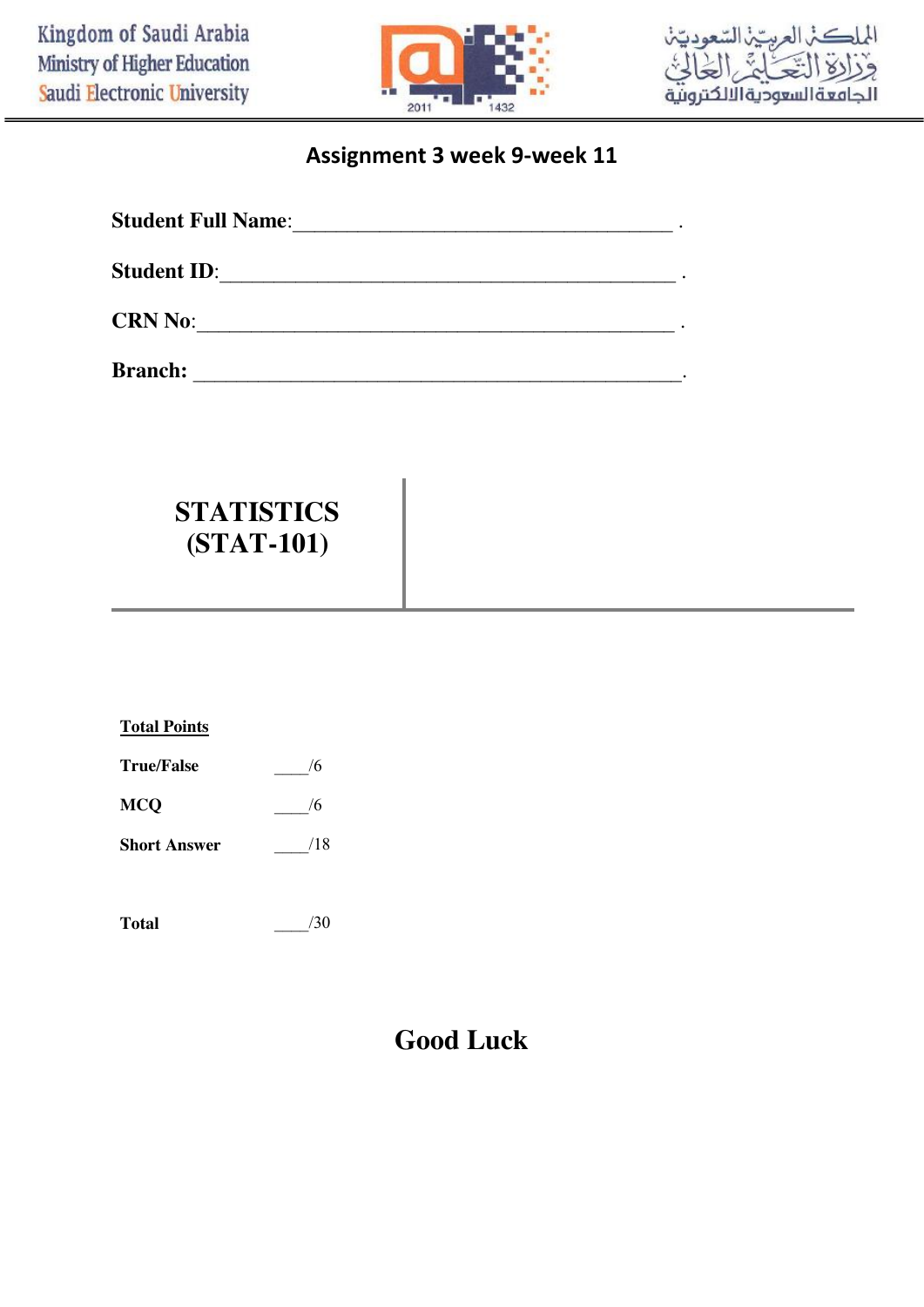Marks- 30

Answer all the Questions on the same question paper*.*

#### **Section-I**

#### *State whether the following statements are True or False. (*6 marks*, 1 Mark Each)*

- 1. A type I error is the mistake of rejecting the null hypothesis when it is actually false. False
- 2. Two samples are independent if the sample values selected from one population are not related to the sample values from the other population. <del>False</del> True
- 3. The null hypothesis (denoted by  $H_0$ ) is a statement that the value of a population parameter is equal to some value. True
- 4. In case of hypothesis testing for a sample, the t statistic is used if  $\sigma$  is not known and sample size n is greater than  $5 (n > 5)$  False
- 5. A claim that two population proportions are equal, each of the two samples must satisfy the requirement that  $np \geq 30$  and  $nq \geq 30$ . False
- 6. In an unpaired samples t-test with sample sizes  $n = 21$  and  $n = 11$ , the value of t should be obtained at 32 degree of freedom. False

#### **Section-II**

#### **(Multiple Choice Questions)** (6 marks, 1 Mark Each)

- 1. If p-value  $\leq \alpha$ , then
	- A. Reject *H***<sup>0</sup>**
		- B. Accept *H***<sup>0</sup>**
		- C. Reject *H***<sup>1</sup>**
		- D. All the above
- 2. The MEAN of the Student t\_distribution is
	- A. equal to 0
	- B. less than 1
	- C. less than 0
	- D. greater than 1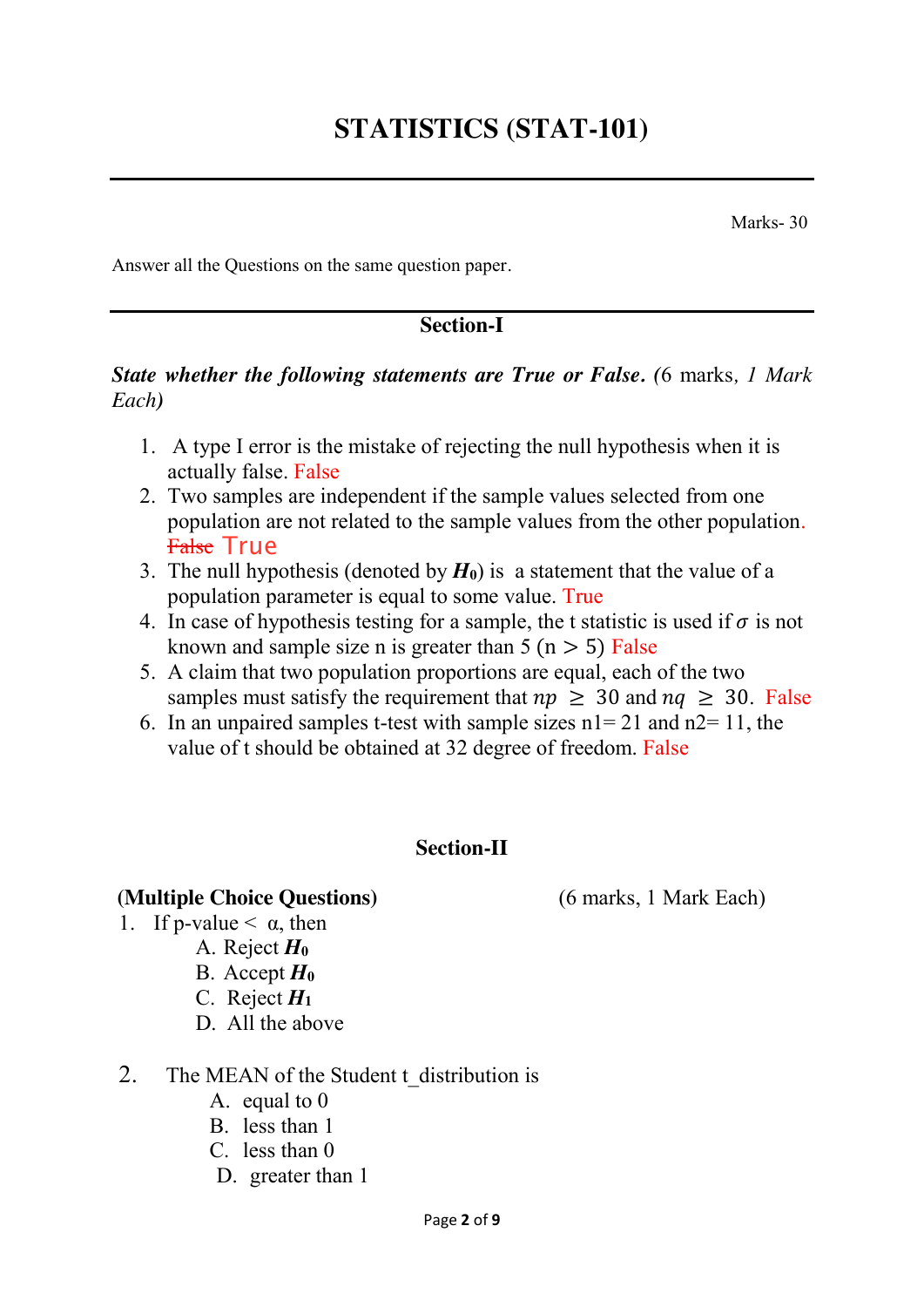- 3. A decision in a hypothesis test can be made by using a :
	- 1. P-value
	- 2. Critical Value
	- 3. A and B
	- 4. None of the above
- 4. When carrying out a large sample test of H<sub>0</sub>:  $\mu_0 = 10$  vs. H:  $\mu_0 > 10$  by using a rejection point, we reject H<sub>0</sub> at level of significance  $\alpha$  when the calculated test statistic is:
	- 1. Less than  $z_\alpha$
	- 2. Less than  $z_{\alpha}$
	- 3. Greater than  $z_{\alpha/2}$
	- 4. Greater than  $z_{\alpha}$
- 5. A randomly selected sample of 500 college students was asked whether they had ever used the drug Ecstasy. Sixteen percent (16% or 0.16) of the 500 students surveyed said they had. Which one of the following statements about the number 0.16 is correct?
	- A. It is a population proportion.
	- B. It is a margin of error.
	- C. It is a sample proportion.
	- D. It is a randomly chosen number.
- 6. Sample sizes  $n1 = 100$ ,  $n2 = 100$  and numbers  $x1 = 39$ ,  $x2 = 41$  of successes to find the pooled estimate  $\bar{p}$ 
	- 1. 0.4
	- 2. 0.8
	- 3. 0.36
	- 4. 0.48

| Part-II (Multiple Choice Questions) |  |  |  |  | (6 marks, 1 Mark Each) |  |
|-------------------------------------|--|--|--|--|------------------------|--|
| $\mathsf{MCO}$                      |  |  |  |  |                        |  |
| Answers A                           |  |  |  |  |                        |  |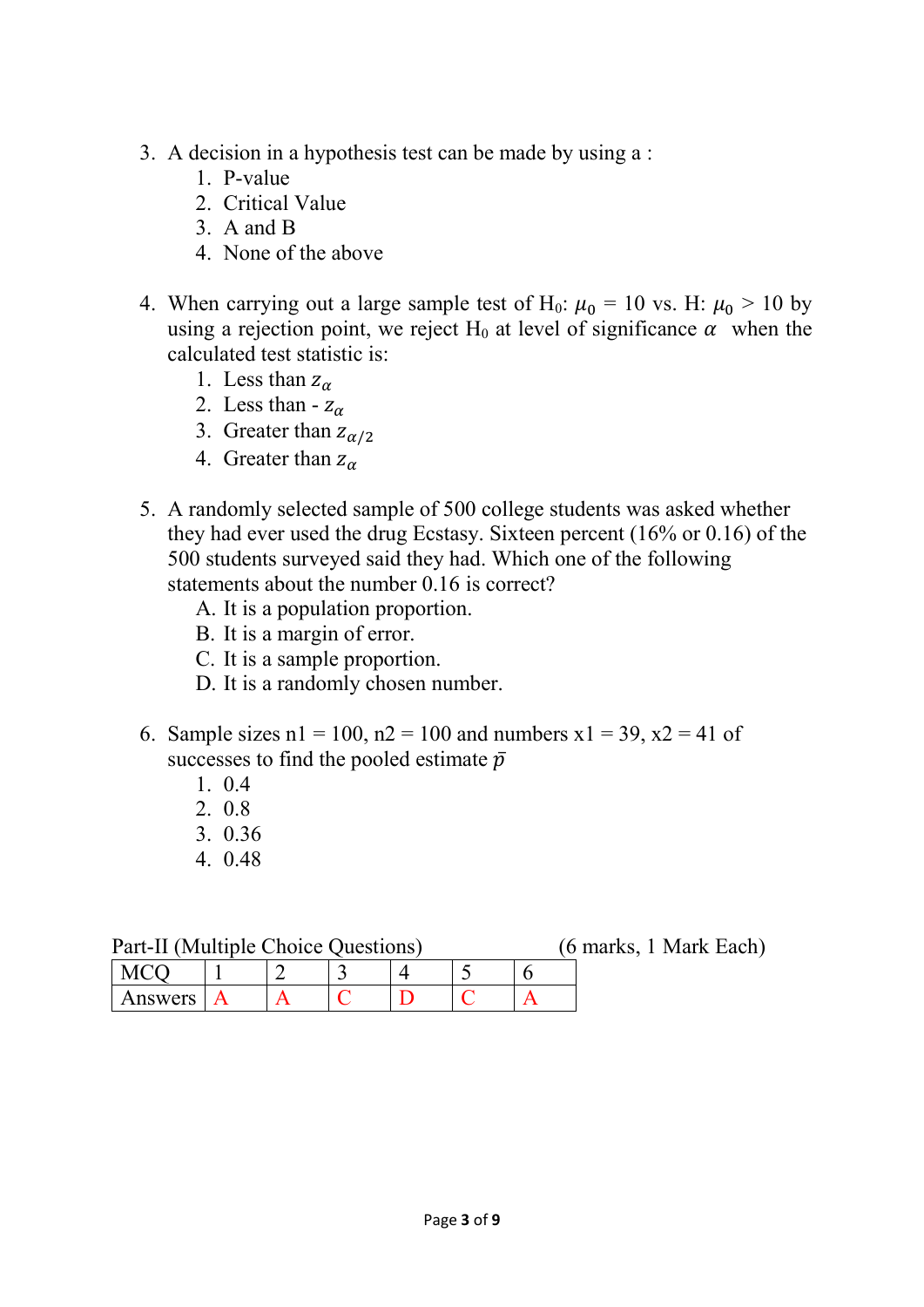#### **Section –III**

#### **Answer the following Essay Type Questions** (18 marks, 3 Mark Each)

1. Suppose the national unemployment rate is  $3\%$ . In a survey of  $n = 450$ people in a rural Wisconsin county, 22 people are found to be unemployed. County officials apply for state aid based on the claim that the local unemployment rate is higher than the national average. Test this claim at the .05 significance level.

Requirements are satisfied: simple random sample; fixed number of trials (450) with two categories (employed or unemployed);  $np = (450)(0.03) = 135 > 5$  and  $nq = (450)(0.97) = 436.5 > 5$ 

Step 1: Write the null and alternative hypotheses

*H*<sub>0</sub>:  $p = 0.03$ *H*<sub>1</sub>:  $p > 0.03$ 

Step 2: test statistics

$$
Z = \frac{\hat{p} - p}{\sqrt{\frac{pq}{n}}} = \frac{\frac{22}{450} - 0.03}{\sqrt{\frac{(0.03)(0.97)}{450}}}
$$

$$
= 2.33
$$

(2.349)

Step 3:

Compare the z-score of 2.35 to the critical value for a right-tailed test at the .05 level (1.645) to determine if it's significant at the .05 level. Since 2.33 is greater than 1.645, this means we reject the null hypothesis.

The sample data support the claim that this particular county has an unemployment rate higher than the national average.

2. Suppose we would like to determine if the typical amount spent per customer for dinner at a new restaurant in town is more than \$20.00. A sample of 49 customers over a three-week period was randomly selected and the average amount spent was \$22.60. Assume that the standard deviation  $\sigma$  is known to be \$7.50. Using a 0.05 level of significance, would we conclude the typical amount spent per customer is more than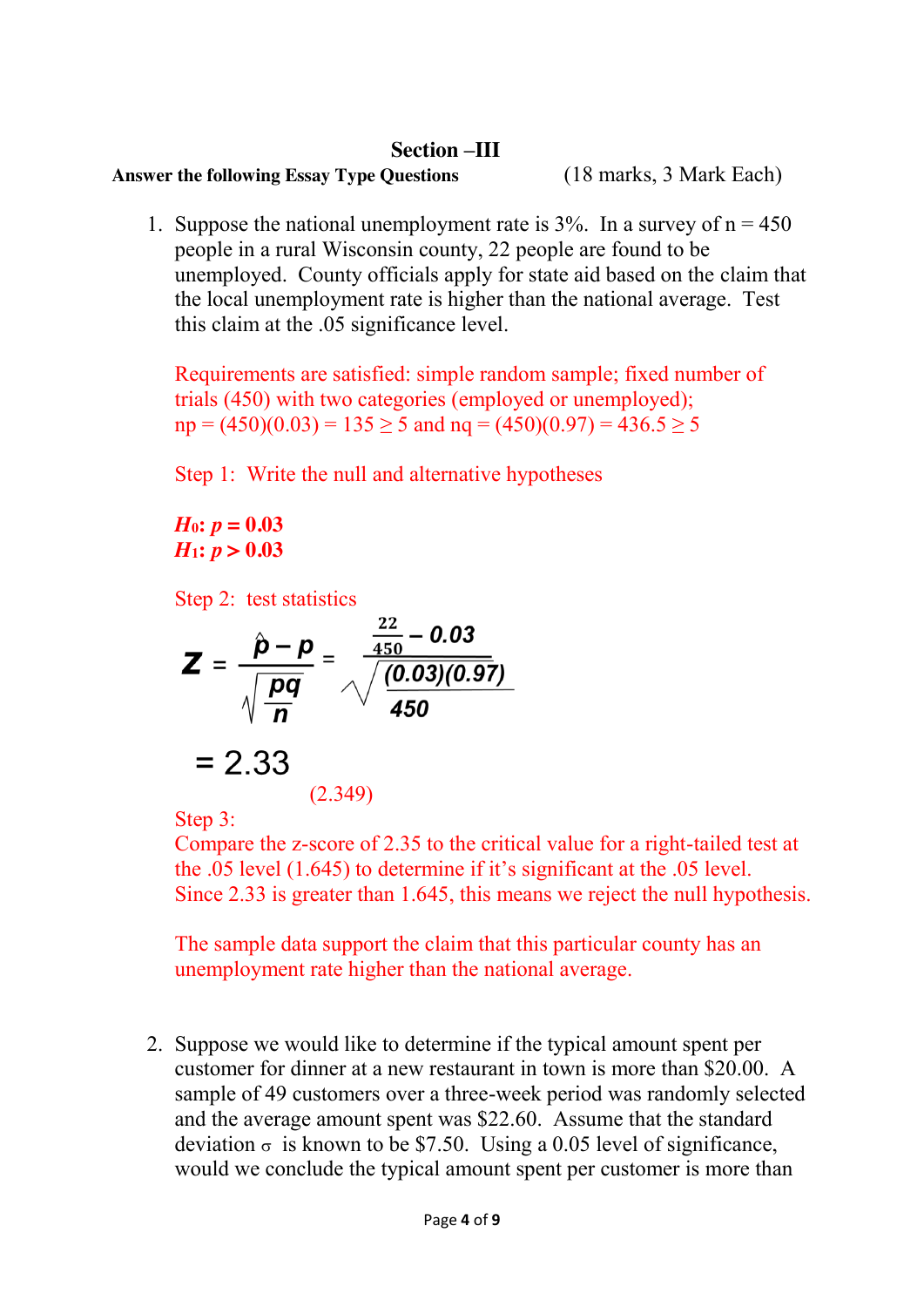\$20.00?  $\sigma$  is known ( \$7.50), sample size is 49 (n > 30) Step 1 The claim is  $\mu > 20$ Step 2 Alternative to claim is  $\mu \leq 20$ Step 3 The null and alternative hypothesis are:  $Ho: \mu = 20$ ,  $Ha: \mu > 20$ Step 4 the significance level is  $\alpha = 0.05$ Step 5  $\sigma = 7.5, n = 49$  $\bar{x} = 22.60, \mu = 20$ 

Step 6:

$$
Z = \frac{\overline{x} - \mu}{\frac{\sigma}{\sqrt{n}}} = \frac{22.60 - 20}{\frac{7.50}{\sqrt{49}}} = 2.4
$$

Right-tailed test, so P-value is the area is to the right of  $z = 2.4$ ; The P-value of 0.0082 is less than the significance level of  $\alpha = 0.05$ , reject the null Hypothesis.

There is sufficient evidence to conclude the typical amount spent per customer is more than \$20.00.

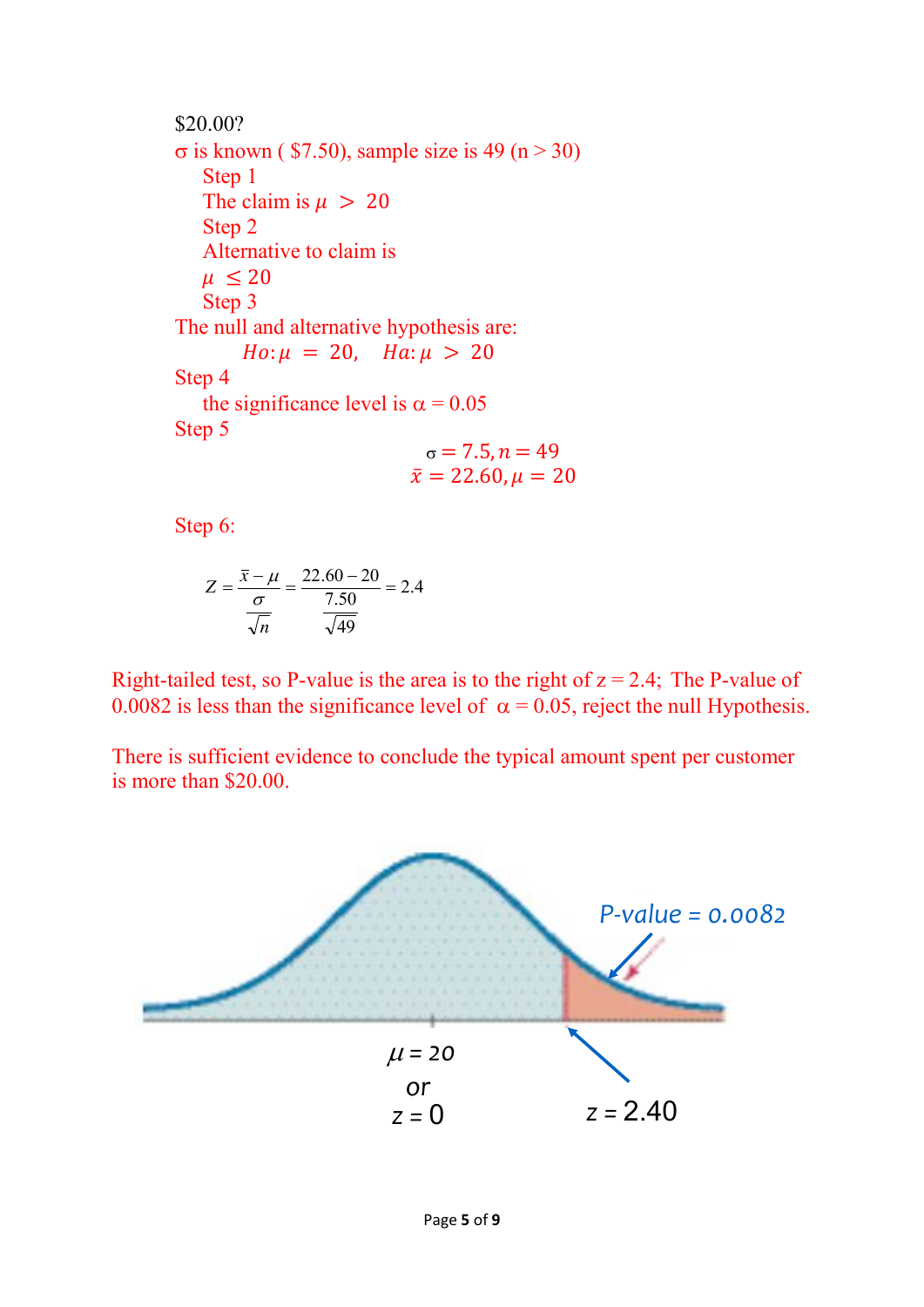3. The scores on an aptitude test required for entry into a certain job position have a mean at most 500. If a random sample of 36 applicants have a mean of 546 and a standard deviation of 120, is there evidence that their mean score is different from the mean that is expected from all applicants?. Use a 0.05 level of significance.

Null and Alternative Hypothesis  $H_0$  :  $\mu$  = 500

 $H_{A}$ :  $\mu \neq 500$ 

$$
t = \frac{\overline{x} - \mu}{\frac{s}{\sqrt{n}}} = \frac{546 - 500}{\frac{120}{\sqrt{36}}} = \frac{46}{20} = 2.3
$$

This means that 546 is 2.3 standard deviations from the hypothesized mean.

Using the t-table, we find that the probability is 2.030 By comparing critical t and calculated t

$$
t_{critical} = 2.030 < t_{calculated} = 2.3
$$

 $\therefore$  we reject the null hypothesis.

 Thus, if the mean is really 500, it is unlikely that we would get a sample mean that is 2.3 standard deviations from it. Thus, we conclude that the population mean is not 500; that is we reject the null hypothesis and accept the alternate, concluding that the mean is not 500.

4. The table show the number satisfied in their work in a sample of working adults with a college education and in a sample of working adults without a college education. Do the data provide sufficient evidence that a greater proportion of those with a college education are satisfied in their work? Use a significance level of  $\alpha = 0.05$  to test the claim that  $p1 < p2$ .

|                     | College Education | No College Education |
|---------------------|-------------------|----------------------|
| Number satisfied in |                   |                      |
| their work          |                   |                      |
| Number in sample    | 46                |                      |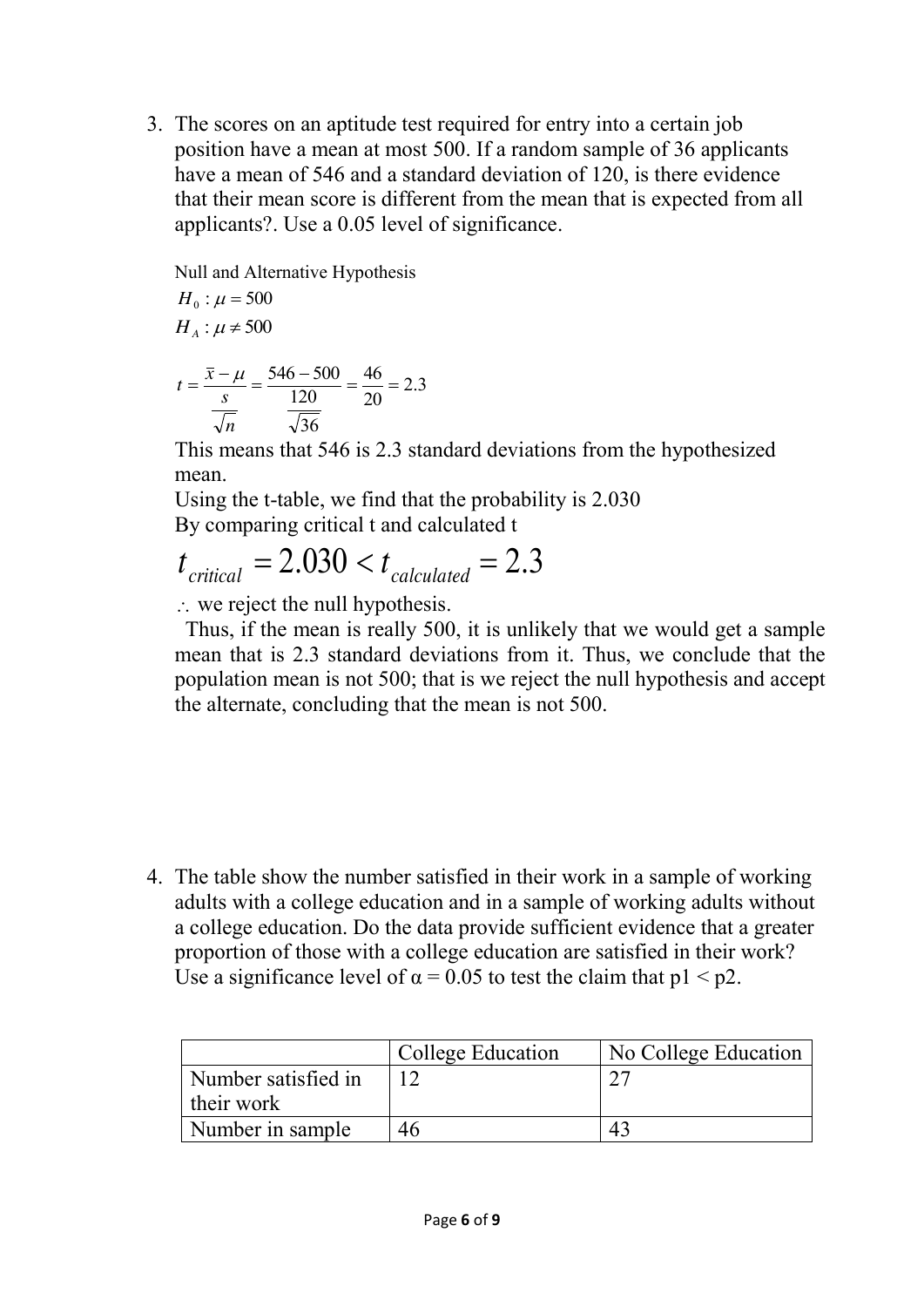Step 1 The null and alternative hypothesis are:  $H_0: P_1 = P_2.$  $H_a: P_1 < P_2$ (Claim) Step 2 significance level is  $\alpha = 0.05$ Step 3 We use the normal distribution as an approximation to the binomial distribution.

Estimate the common value of p1 and p2

$$
\bar{p} = \frac{x_1 + x_2}{n_1 + n_2} = \frac{12 + 27}{46 + 43} = 0.4382,
$$

 $\bar{q} = 0.5617$ 

 $\overline{pq}$  = (0.4382 × 0.5617) = 0.2461 Step 4

$$
z = \frac{(\hat{p}_1 - \hat{p}_2) - (p_1 - p_2)}{\sqrt{\frac{\overline{p}\overline{q}}{n_1} + \frac{\overline{p}\overline{q}}{n_2}}}
$$
  

$$
z = \frac{\frac{12}{46} - \frac{27}{43} - 0}{\sqrt{\frac{0.4382 \times 0.5617}{46} + \frac{0.4382 \times 0.5617}{43}}} = \frac{-0.3670}{0.1052} = -3.4885
$$

For the critical values in this left – tailed test by table  $A - 2$  for the test statistics  $z = -3.4885$ , area is 0.0002 from the left tail. So the p-value is 0.0002.

Since the p-value is less than the significance level  $\alpha = 0.05$ , So we reject the null hypothesis of  $p1 = p2$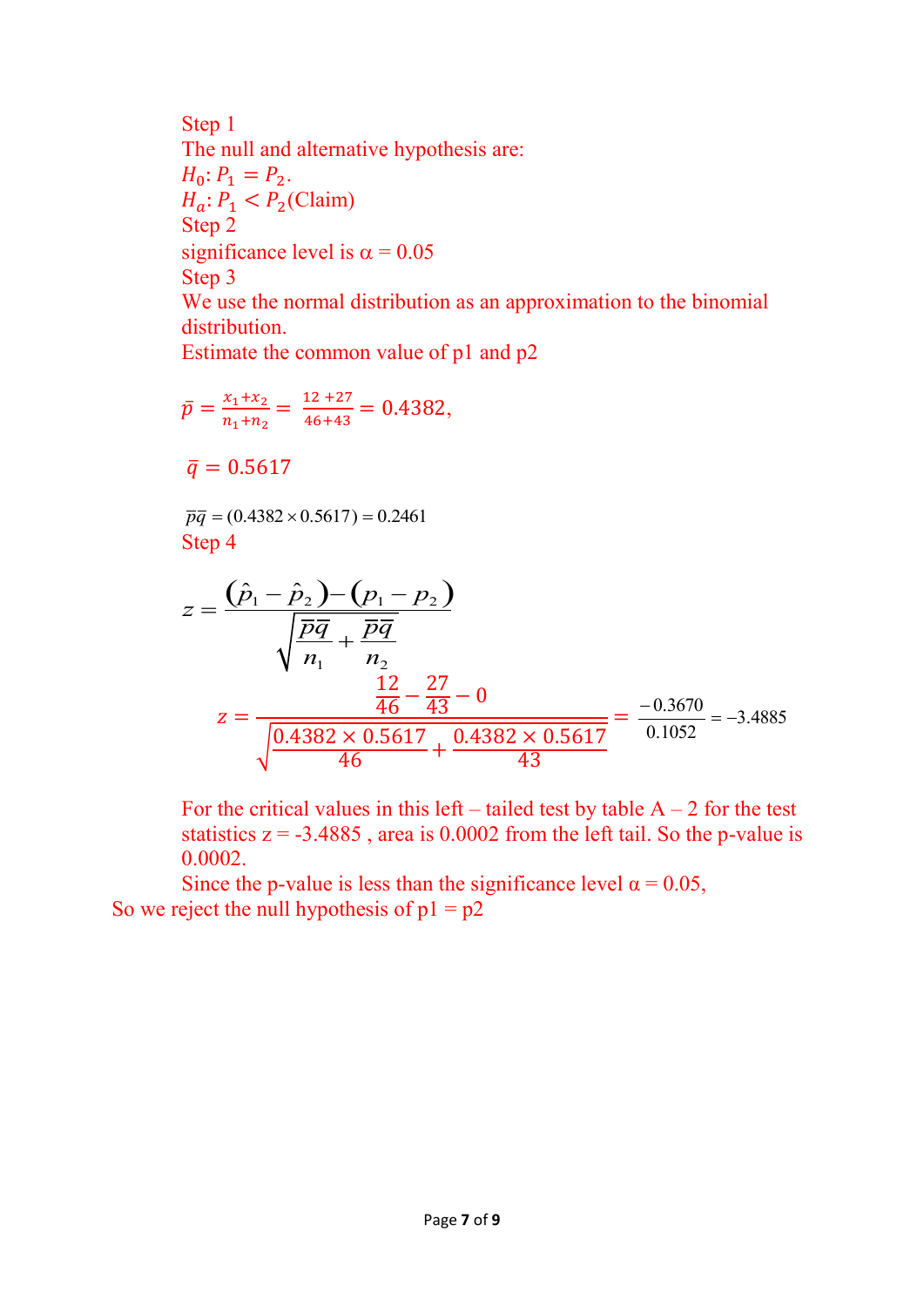#### **Q. 5 & 6.Use the following information to answer Questions 5 and 6:**

| Data         | Population 1 | Population 2 |
|--------------|--------------|--------------|
| n            | 23           |              |
| $\bar{\chi}$ |              |              |
|              | 45           |              |

Given the following data of two independent samples of normally distributed populations

A. Test the claim that  $\mu_1 \neq \mu_2$  at the  $\alpha=0.05$  level of significance

B. Construct a 95% confidence interval about  $\mu_1 - \mu_2$ .

Solution(5) : two samples are independent and  $\overline{x_1}$  = 43,  $n_1$  = 23,  $s_1$  = 4.5.  $\overline{x_2}$  = 41,  $n_2$  = 13,  $s_2$  = 5.1. Consider  $\mu_1$ : mean of population 1  $\mu_2$ : mean of population 2 Step 1 The claim is  $\mu_1 \neq \mu_2$ Step 2 Alternative to claim is  $\mu_1 = \mu_2$ Step 3 The null and alternative hypothesis are:  $H_0: \mu_1 = \mu_2.$  $H_a: \mu_1 \neq \mu_2$ (Claim) Step 4 Significance level is  $\alpha = 0.05$ Step 5  $\overline{x_1}$  = 43,  $n_1$  = 23,  $s_1$  = 4.5.  $\overline{x_2}$  = 41,  $n_2$  = 13,  $s_2$  = 5.1.

Step 6: